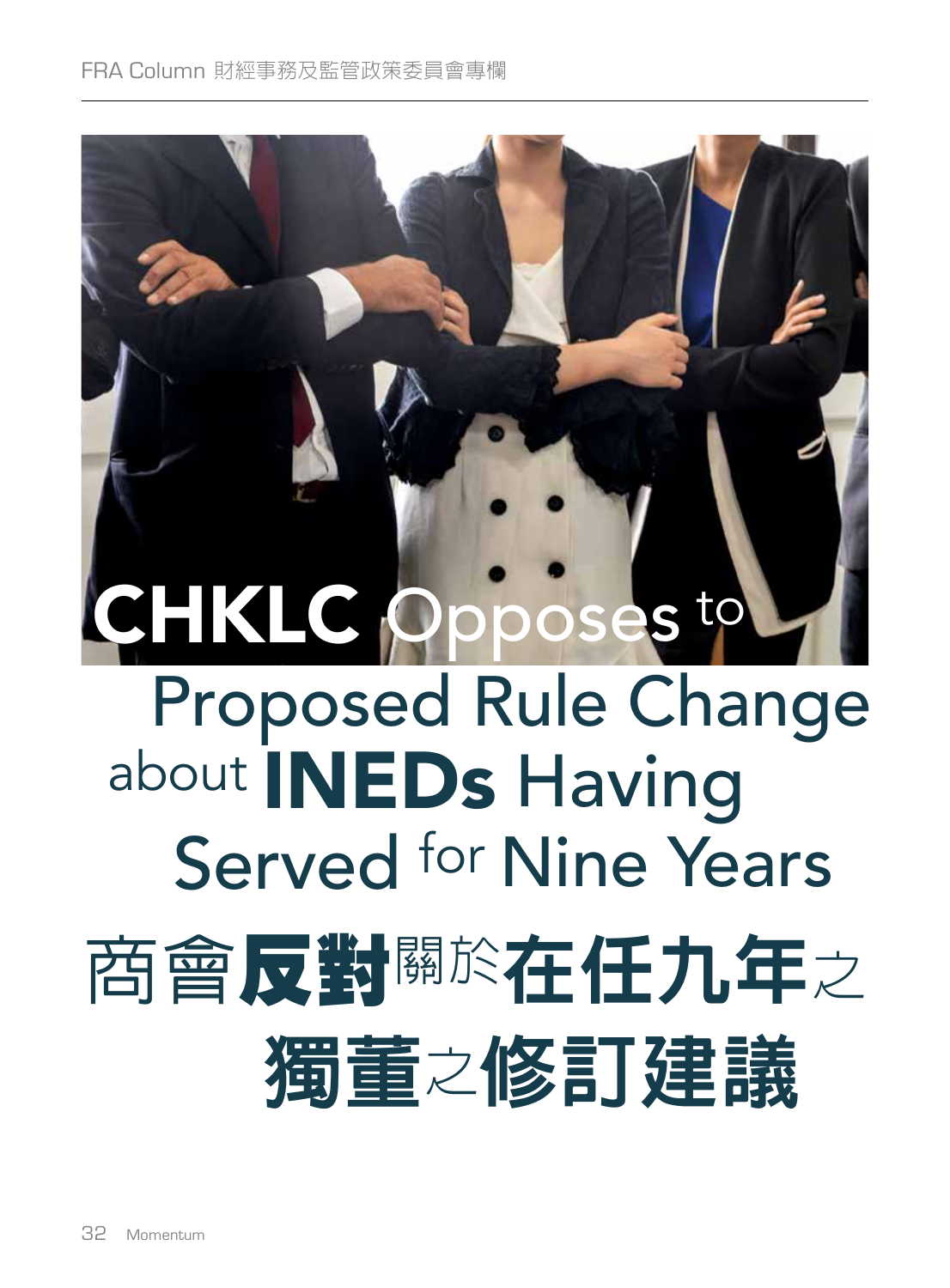In April 2021, HKEX published a consultation paper entitled<br>"Review of Corporate Governance Code and Related Rules". n April 2021, HKEX published a consultation paper entitled According to the consultation paper, the proposed rule changes aim to highlight the importance of corporate culture in alignment with vision and strategy to deliver long term sustainable performance; enhance board independence, promote board refreshment and succession planning, and strengthen the role of the nomination committee; further promote board (gender) diversity of listed issuers; improve communications with shareholders; elaborate the linkage between CG and ESG, and improve the timeliness of ESG reports by aligning the publication timeframe of ESG reports with annual reports; and improve the flow and readability of the Corporate Governance Code.

Amongst the many proposed changes, there are two areas that the FRA Committee is particularly concerned with. They relate to the reelection of Long Serving INEDs requiring independent shareholders' approval, and the notion that diversity is not considered to be achieved by a single gender board and the introduction of a Mandatory Disclosure Requirement (MDR) requiring all listed issuers to set and disclose numerical targets and timelines for achieving gender diversity at both (a) board level and (b) across the workforce (including senior management).

The FRA Committee disagrees to both and its reasons are as follows:

Re-election of Long Serving INEDs requiring independent shareholders' approval

- The assumption that INEDs who have served on a board for 9 years or more would lose their independence is not sound. Independence should not be defined by the length of tenure but assessed on a case-by-case basis with reference to the integrity and qualification of the individual.
- There is no empirical evidence that Long Serving INEDs are more prone to misconduct or are more likely to take sides with major shareholders to the disadvantage of minority shareholders. On the other hand, long serving independent directors can add value to a board with their in-depth understanding of the operations of the listed company and are well positioned to advise the board and protect the minority shareholders.
- The proposal violates the "One-share-one-vote" principle. All shareholders, including major and independent shareholders, should be entitled to vote on the election of directors of the board. Major shareholders should not be disenfranchised.
- Independent shareholders comprise both institutional investors and retail investors. Even INEDs elected by independent shareholders often times represent certain shareholder groups and may possess their own agenda. The result could be a highly divisive board not conducive to reaching agreement on long term strategic decisions.

2021<sup>年</sup>4月,聯交所刊發有關檢討《企業管治守則》 及相關《上市規則》條文的諮詢文件。根據諮詢文 件,建議的規則修訂旨在強調企業文化與願景和策略保 持一致的重要性,以實現長期可持續的業績;提升董事 會的獨立性,促進引入新成員及繼任規劃,及加強提名 委員會的作用;進一步推動上市發行人董事會(性別) 的多元化;改善與股東的溝通;闡述企業管治與環境、 社會及管治(ESG)之間的聯繫,並將刊發ESG報告的 時限與年報一致,提高ESG報告的及時性;以及改善 《企業管治守則》的行文以便發行人參閱。

在眾多建議的修訂中,財經事務及監管政策(FRA)委 員會尤其關注兩個方面。關乎修訂涉及重選長期任職的 獨立董事須經獨立股東批准,及只有單一性別的董事會 不會被視為多元化的董事會,以及引入強制披露要求 (MDR),要求所有上市發行人制定並披露可量化的 目標及時間表,以在(a)董事會層面及(b)所有僱 員層面(包括高級管理人員)均達到性別多元化。

FRA 委員會不同意此兩項修訂,理由如下:

重選長期任職的獨立非執行董事須經獨立股東批准

- 假設在董事會任職超過九年的獨立非執行董事會 失去獨立性並不妥當。獨立性不應由任期的長短 來界定,而應參照個人的誠信及資歷,逐一進行 評估。
- 沒有經驗證據表明,長期任職的獨立董事更容易 出現不當行為,或更有可能偏袒主要股東而對少 數股東不利。另一方面,長期任職的獨立董事可 憑藉其對公司營運的深入了解為董事會帶來價 值,並能夠為董事會提供建議及保護少數股東。

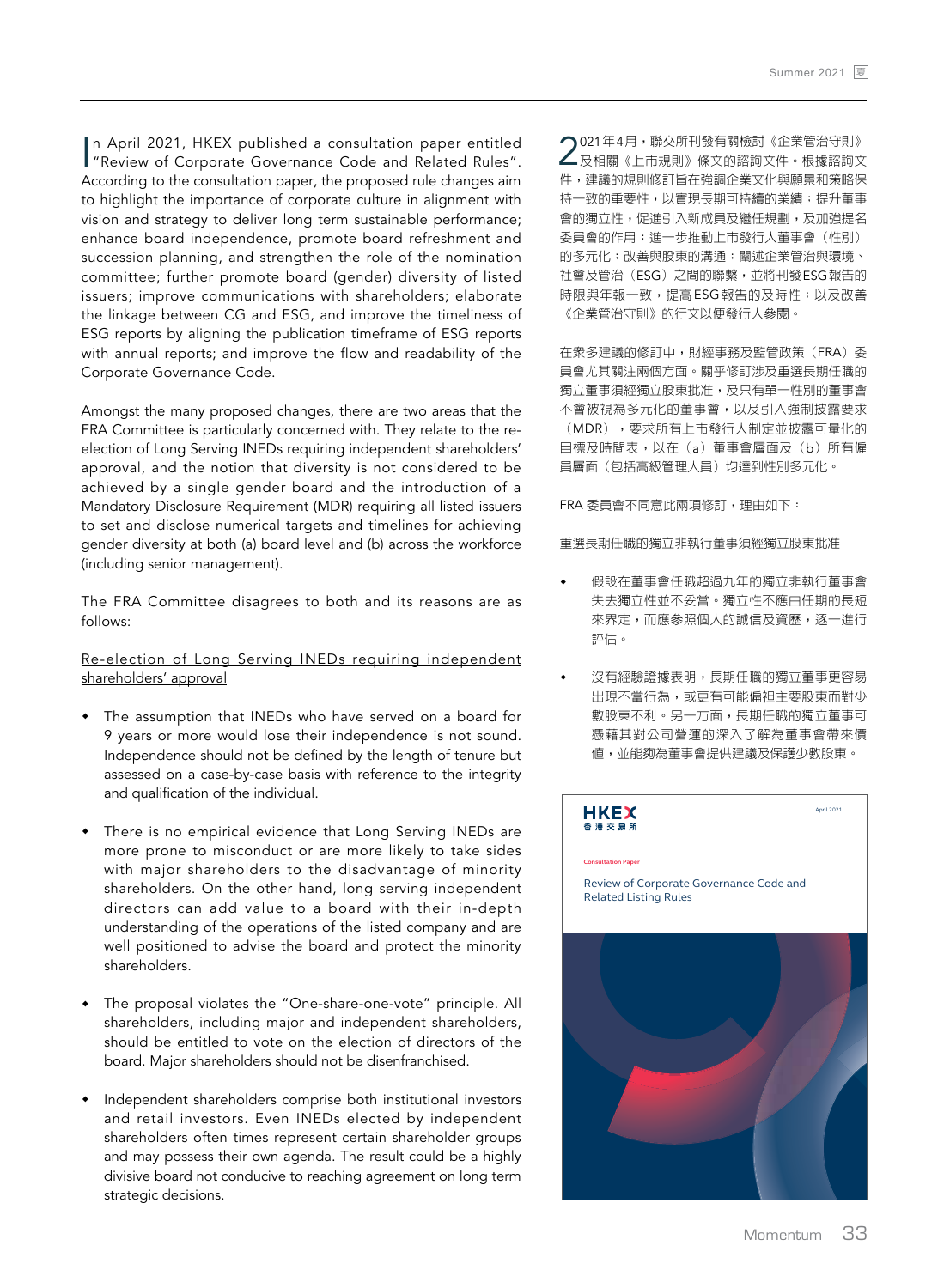

The Chamber supports continuously raising the professional standard of INEDs in Hong Kong by providing professional training, covering listing rules and regulations, directors' duties and liabilities, board functions and management, and shareholder communication.

Diversity is not considered to be achieved by a single gender board and the introduction of a Mandatory Disclosure Requirement (MDR) requiring all listed issuers to set and disclose numerical targets and timelines for achieving gender diversity at both (a) board level and (b) across the workforce (including senior management).

- The FRA Committee supports gender diversity and agrees that female directors will bring a different dimension of thinking and angle of views, but disagrees that diversity is not achieved by a single gender board. Diversity takes many forms and gender is only one of them. A board that manifests diversity in other aspects, such as age, ethnicity, professional background and experience should not be relegated as non-diverse.
- If the proposals are implemented, existing issuers with a single gender board need to appoint at least a director of the absent gender within a three-year transition period. A set target like this might produce the undesirable result of bypassing personal experience and qualification in favour of gender. Availability of female directors also depends on the industry and sector. A longer transition period is needed in order to avoid companies outbidding each other for the service of experienced and qualified female director candidates just for compliance purpose.
- 該建議違反了「一股一票」原則。所有股東,包 括主要股東及獨立股東,均應有權對董事選舉進 行投票。主要股東不應被剝奪權利。
- 獨立股東既包括機構投資者,亦包括零售投資 者。即使是由獨立股東選出的獨立非執行董事, 多數時候亦代表特定股東群體,可能有各自的議 程。結果可能是董事會高度分裂,不利於就長期 策略決策達成一致。

商會支持透過提供專業培訓,不斷提高香港獨立非 執行董事的專業水平,培訓內容包括上市規則及條 例、董事的職責及責任、董事會職能和管理以及股東 溝通。

只有單一性別的董事會不會被視為多元化的董事會, 以及引入強制披露要求及規定所有上市發行 披露可量化的目標及時間表,以在(a)董事會 (b)所有僱員層面(包括高級管理人員)均達到性別 多元化。

 FRA委員會支持性別多元化,並同意女性董事將 帶來不同的思維維度及視角,但不同意單一性別 的董事會無法實現多元化。多元化有多種形式, 性別只是其中之一。一個在年齡、種族、專業背 景及經驗等其他方面表現出多元化的董事會,不 應被歸為非多元化。